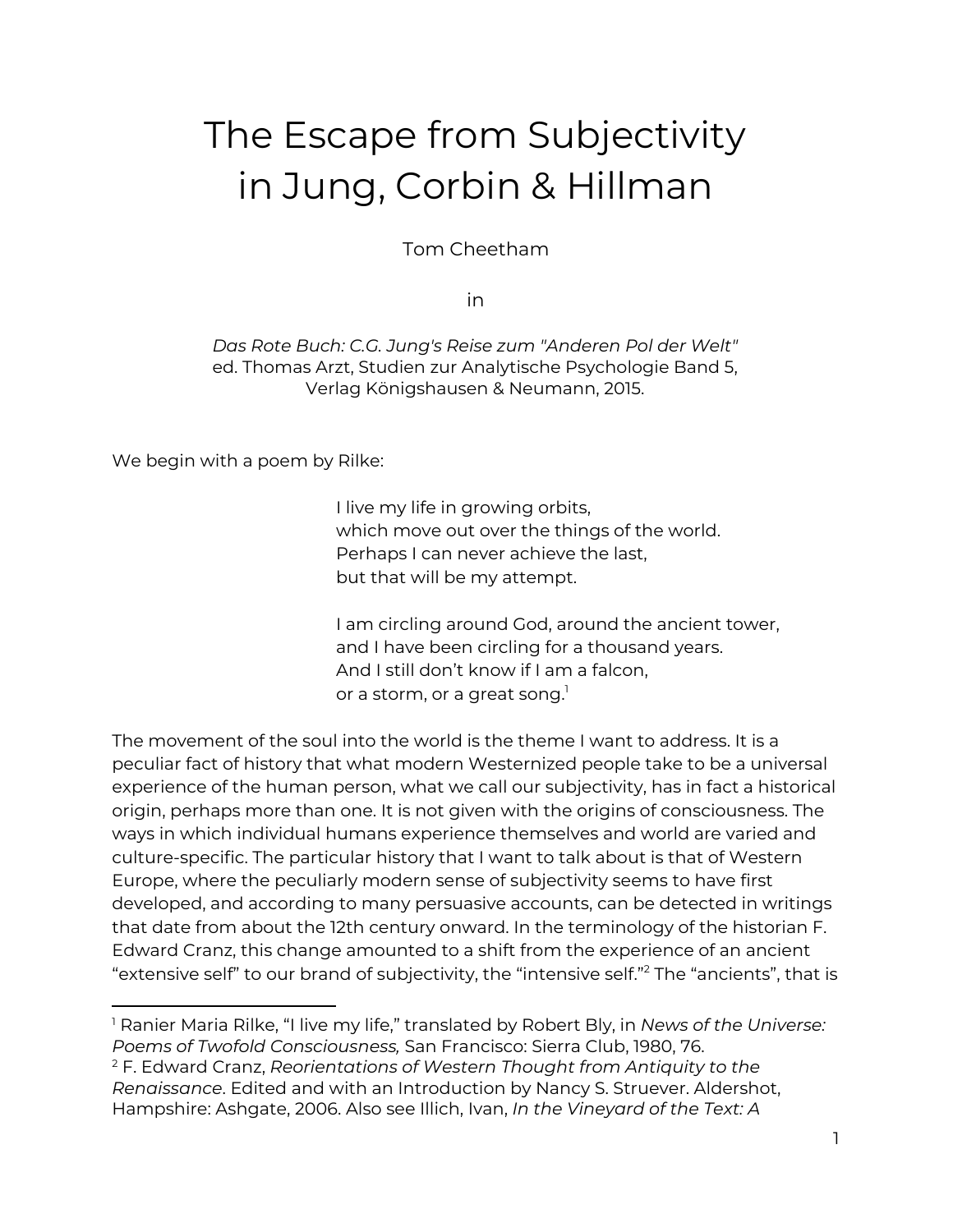the Greeks and Romans according to his account, lived immersed in an animate world and did not experience a division between ideas in what we now call "the mind" and "things" in the world. Aristotle for instance could say "the soul (*psyche*) is, somehow, all things." The continuity between world and soul, world and body was the primary fact - it is only later that person and world were cut off from one another. Homer had no word for "human body" in our sense. He couldn't conceive it - he had *anthropos*, the totality and unity of soul, spirit and body. And this body was continuous with the world. $^3$  But whatever the reasons may be, these continuities were broken in the early medieval West, and the modern subjective self began to take shape. With the intensive self comes the sense that our experience of the world occurs somehow in our heads, that language is a human construct which is the source and origin of meanings, and that the individual is cut off from the world and other persons by a kind of wall, so that our lives are lived inside a container from which we struggle to emerge. This situation is admirably and concisely summed up by René Descartes in the 17th century who felt he could find only one certain fact in all his experience: "I think therefore I am." Suddenly there we are, all jammed up inside our own heads with no sure way out. This is, from the point of view of an extensive self, not just absurd but wholly unintelligible. Such a philosophy is unthinkable in Homer's world. Likewise, only on the basis of the experience of such an isolated self can anything like modern psychology arise. The world is split into mind and matter. On the one hand you can deny that subjectivity and consciousness are important or even that they exist at all and then you get B.F. Skinner and the early behaviorists and experimentalists. On the other, you can take the interiority of the depths very seriously and spend a lot of time in there trying to get yourself and your patients in therapy out and back into the world. And since Descartes much of Western philosophy has attempted to solve this riddle of how mind and matter, subjectivity and objectivity, might be related. The real push in modern philosophy started with Husserl and then Heidegger, and after that things get really interesting, if this kind of intellectual exercise is to your taste.

Poets never fell for any of this. They have always had imagination as their primary means of interaction with the world. And with imagination none of these troubles ever occur. But however limiting the mind/matter schism is, it has not been without its fruits. Most of modern culture is based on the actions and understandings made possible by the experiences of the intensive self. And we, most of us, know what that self is like, and many, if not most of us, know we are missing something and want to get back into our bodies and into the the world. So many of us long to experience the continuity between our soul and the world soul - between psyche and the anima mundi. For that reason we will look here at the work of three

*Commentary to Hugh's Didascalicon*, Chicago: University of Chicago Press, 1993. <sup>3</sup> As noted for instance by Robert Kelly, *A Voice Full of Cities: The Collected Essays of Robert Kelly,* Edited by Pierre Joris and Robert Cocklebergh, New York: Contra Mundum, 2014, 305.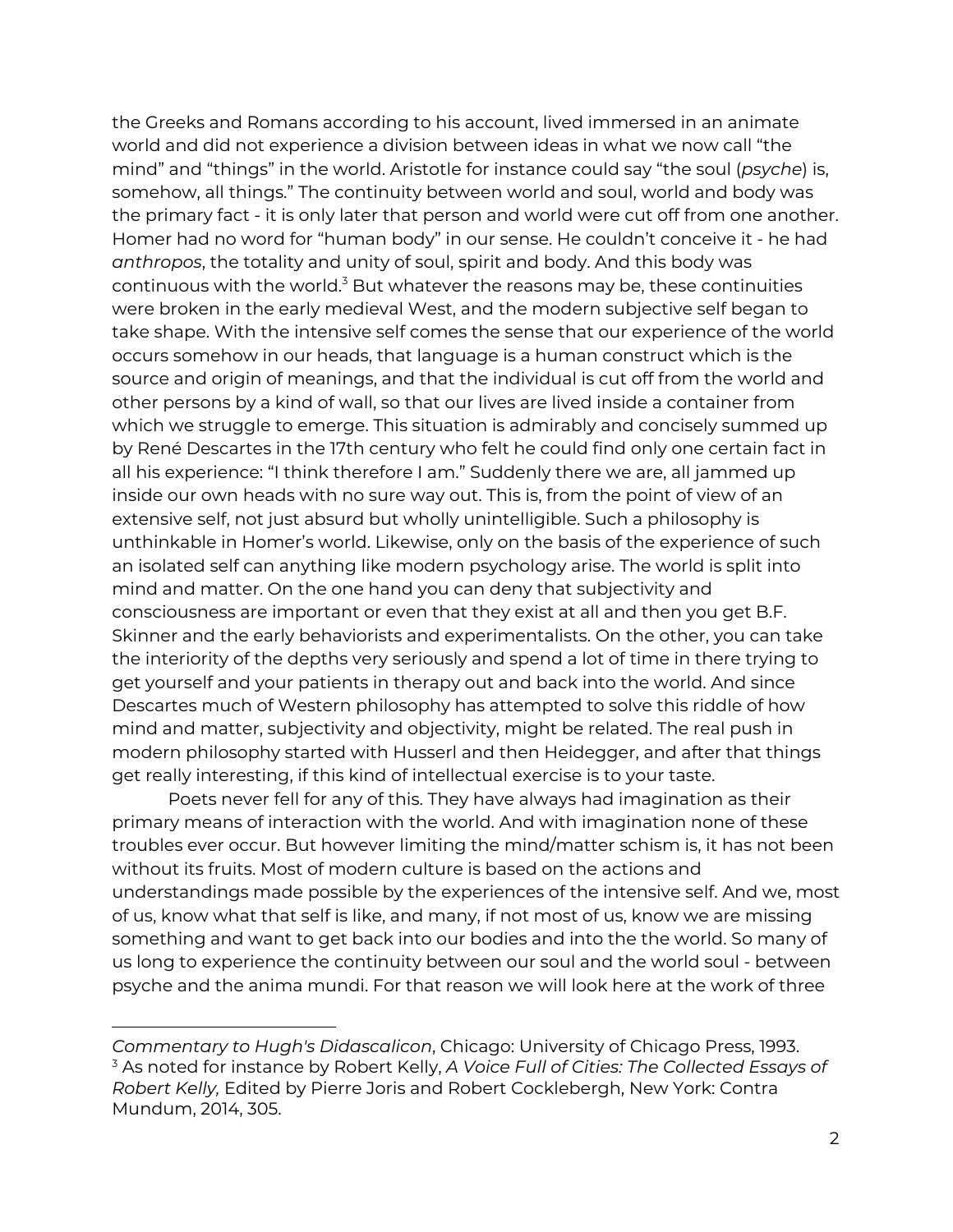thinkers who performed the important and useful function of showing us some ways to do just that.

## *C.G. Jung: The Objective Psyche*

In a conversation with Sonu Shamdasani, the editor of the *Red Book*, James Hillman said:

It seems to me that [the *Red Book*] restructures, or deconstructs, or changes… the idea of the profoundly personal - the deep subjectivity. It turns out what's profoundly personal... is *not* one's personal life, the depths of one's childhood, the trauma, the family; all of that isn't what one encounters in the depths... What's in the depths is human history, and figures and creatures and scenes and landscapes and voices and instruction and an extraordinary world, that's the depth of personality, and it makes me no longer psychological. I'm no longer caught in the hundred years of Western psychology. 4

The *Red Book* is the monumental record of Jung's escape from the confines of a narrow psychologism and his discovery of the deep connection between the psyche and the world. Poet and ecologist Gary Snyder expresses the relation this way: "It is in the deep mind that wilderness and the unconscious become one, and in some half-understood but very profound way, our relation to the outer ecologies seems conditioned by our inner ecologies. This is a metaphor, but it is also literal."<sup>5</sup> Jung's turn inward, his descent into the underworld, was an encounter with the reality of the objective psyche and the interiority of the external world. This obliterates the disjunction that gave rise to the intensive self in the first place. In the extraordinary journey recounted in the *Red Book,* Jung turned the world inside out. He turned inward and discovered that the inside is actually outside - that the subjective is objective. He said "the psyche creates reality everyday." But the psyche is not in us we are in the psyche. When Jung tells us that psyche *is* image what he means is that *reality* is image. All of it. We are in the world of imagination because there simply is nothing else.

Poets know this. They pretty much take it for granted. Robert Kelly gives us some of the best succinct comments on Jung's work:

Jung appeared in the world like a personage in one of those very dreams he taught his patients to dream. His uneasy presence in

<sup>4</sup> James Hillman and Sonu Shamdasani, *Lament of the Dead: Psychology After Jung's Red Book.* 2013, 99.

<sup>5</sup> Gary Snyder, quoted in the Introduction to Clayton Eshleman, *Juniper Fuse: Upper Paleolithic Imagination & the Construction of the Underworld*. Middletown, Conn: Wesleyan University Press, 2003.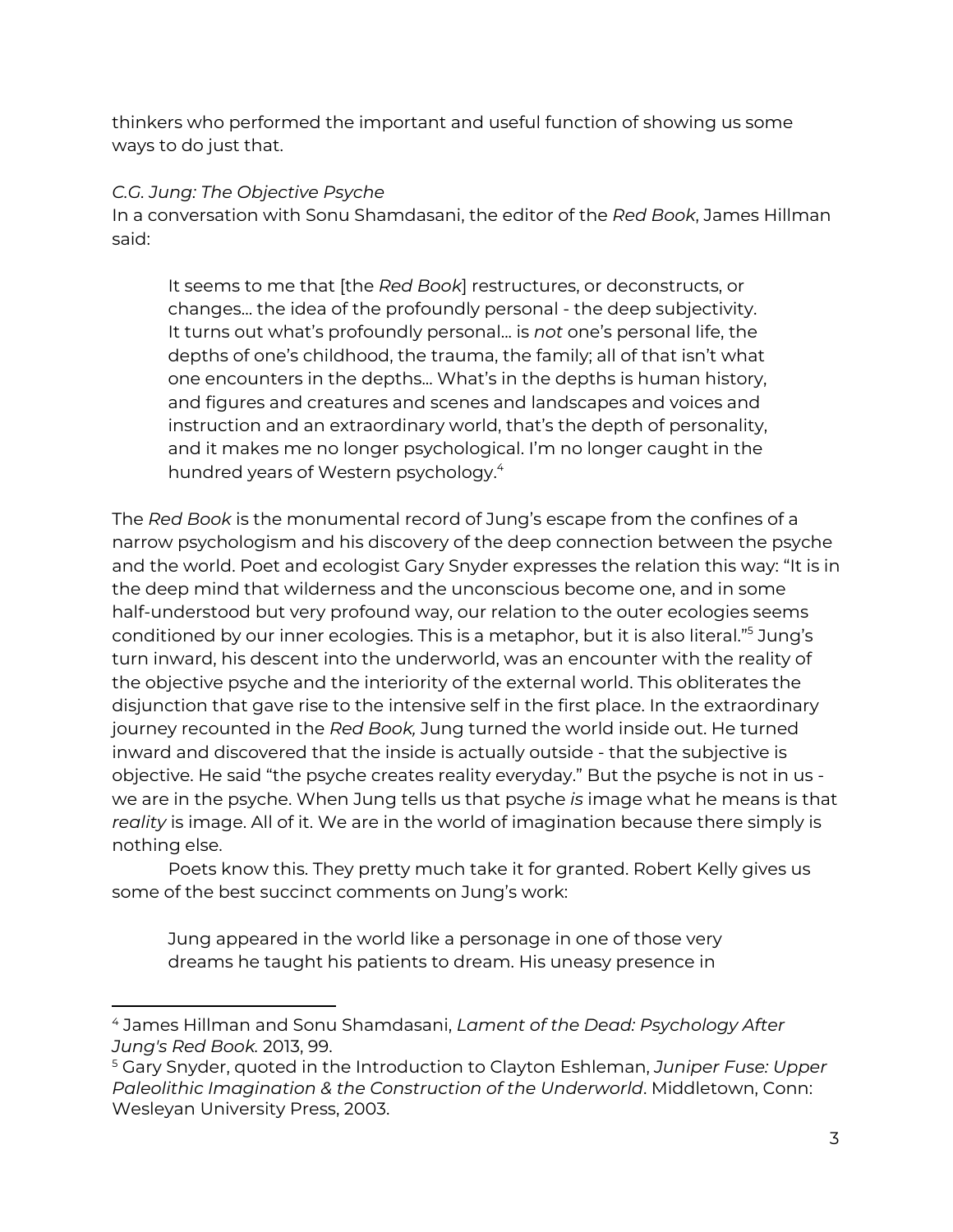psychology, literature, comparative religion was less a comment than a demonstration. Even his most doctrinaire, hard-edged articulations … have the air of theater: reckon with this Figure.

Better than analysing something merely there, he looked about him & synthesized a new narrative for us to enact, dream by dream, hermeneutic act by hermeneutic act, a pas de deux for analysand & analyst. He gave us not a science but a story. 6

Here we have the essential Jung. Not Jung the scientist or the mystic or the prophet, but Jung the Imaginer-in-Chief, the poet, the writer, the dramatist - enacting and demonstrating life as it can be lived. Here I am, he says. Come and look what you can see from here!

Of the dreamwork as a continuous engagement with the riches of the imagination Kelly says this:

Awkward luminous important arousal that is not the dream and not the day, that stands up out of dream & haunts the day. We say: I remember the dream, I remember this from my dream. But the remembered thing is constantly reconstituting itself all through the lived day. It is not a memory but an upwelling, not an image but a shaping tendency, a *rhythmos* that marshalls event and response. 7

This seems to me to capture the energy, the mood, and the sheer *normality*, of active imagination. Dream life and waking life are continuously interpenetrating aspects of reality. The remembered dream is a fragment of a continuous process that proceeds simultaneously with waking life.

Jung understood that the journey into the underworld ultimately ties together the inner and the outer, the upper and the lower. His vision of the wholeness of the psyche provides a powerful way to conceive and to enact the reunification of the unity of soul and world and so to heal that ancient wound in the body of reality. His courage in the face of his own fear of psychosis and of the misunderstanding and ridicule of others, and the example of his life lived in the pursuit of an ideal of wholeness seem to me, as they have to so many others, not merely admirable but heroic.

### *Henry Corbin: The World Turned Inside Out*

Jung's colleague at the annual Eranos Conferences in Ascona, Switzerland, Henry Corbin, shared his devotion to the task of resuscitating the imagination in the modern Western world. But whereas Jung retained a belief in the status of psychology as a science and always refused to make theological claims, Corbin was

<sup>6</sup> Robert Kelly, "On Jung," in *A Voice Full of Cities*, 307.

 $<sup>7</sup>$  loc. cit.</sup>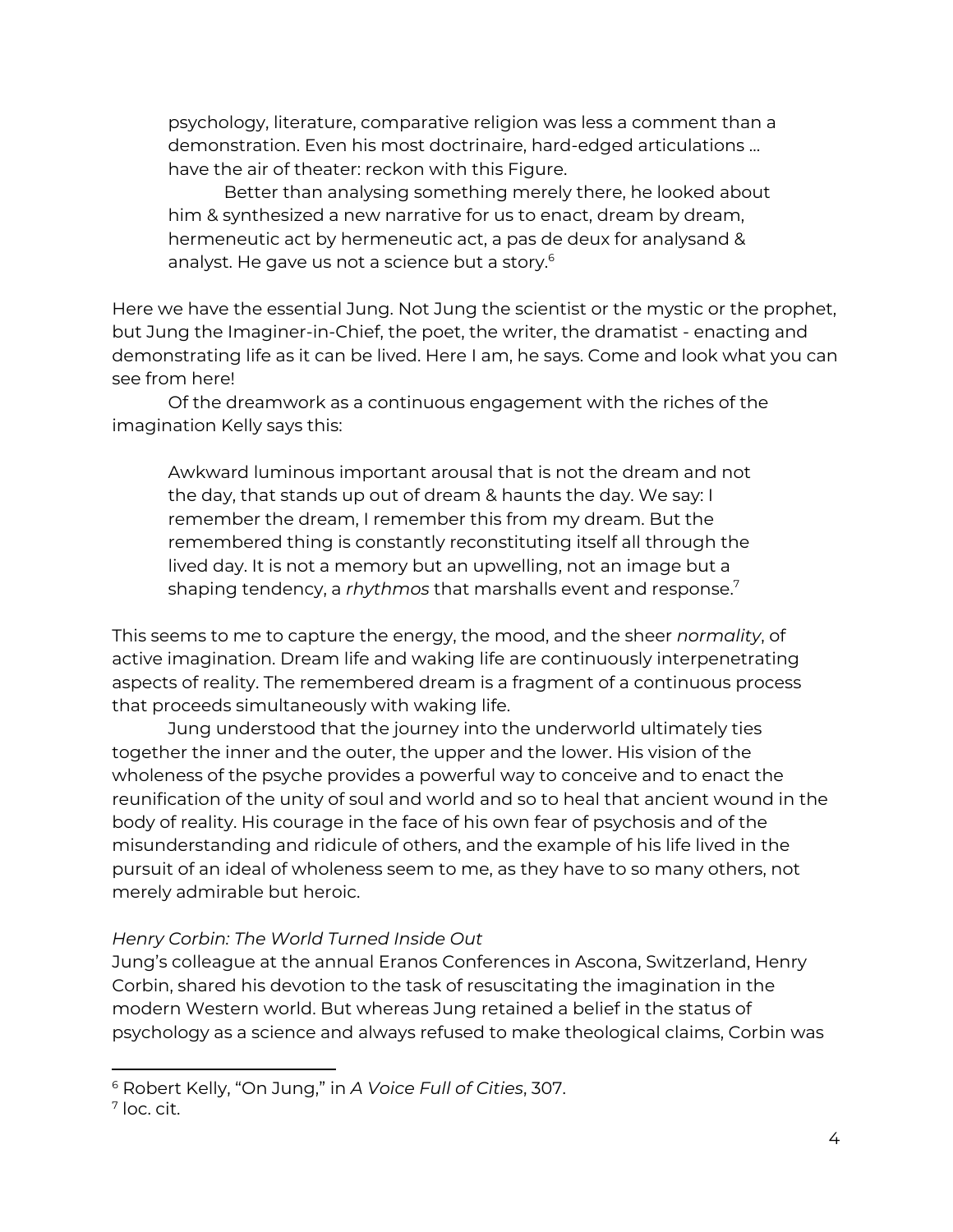both a philosopher *and* a theologian, The distinction between philosophy and theology is entirely modern and Corbin refused to participate in that schism. And this is precisely because he placed imagination at the center of reality. From the perspective of the imagination there simply is no chasm separating faith and reason - they are on a continuum - and the objects of faith are facts of the imagination just as real as the objects of rationality. Both are based on data of the senses - it is only the nature of the senses that differ. For Corbin the imagination is an organ of perception. All the visionary experiences of all the religions of the world are perceptions made possible by the exercise of the imagination. The imagination is the matrix out of which all knowledge, all perception, all reality derive. All the sciences are just as much functions of the imagination as art, poetry and religion. So where Jung draws a line and says, as he so often does, I am merely a psychologist, a scientist, observing the data thrown up by the psyche, Corbin crosses over effortlessly to live and breathe the same air as the participants in all the religions of the world.

There is not a very great deal in Corbin's work which reminds us of the dark and hellish experiences recounted in the *Red Book*. He did not write explicitly of his own spiritual life. And he does speak more than once of the passage of the soul though the hell of unconsciousness. He knows very well that the mystical journey is fraught with dangers and darkness. But Corbin is focussed on the soul's voyage towards the light. And his attention is on all those glorious "recitals" of the Islamic mystics which figure so centrally for him and about which he writes with such passion and beauty. There is one lapidary description of an event that Corbin refers to as "coming to consciousness" which is critical to understanding his vision. Short as it is, this passage provides an analogue to Jung's inward turn and his awakening to the reality of the objective psyche, his dawning realization that the inner world is at least as real, indeed more real, than the outer.

Here Corbin describes a spiritual birth, a rite of passage that is an awakening of the soul to itself:

...[I]t is a matter of entering, passing into the interior and, in passing into the interior of finding oneself, paradoxically, outside... The relationship involved is essentially that of the external, the visible, the exoteric..., and the internal, the invisible, the esoteric, or the natural and the spiritual world. To depart from the where… is to leave the external or natural appearances that enclose the hidden realities... This step is made in order for the Stranger, the gnostic, to return home - or at least to lead to that return.

But an odd thing happens: once this transition is accomplished, it turns out that henceforth this reality, previously internal and hidden, is revealed to be enveloping, surrounding, containing what was first of all external and visible, since by means of interiorization one has departed from that external reality. Henceforth it is spiritual reality that...contains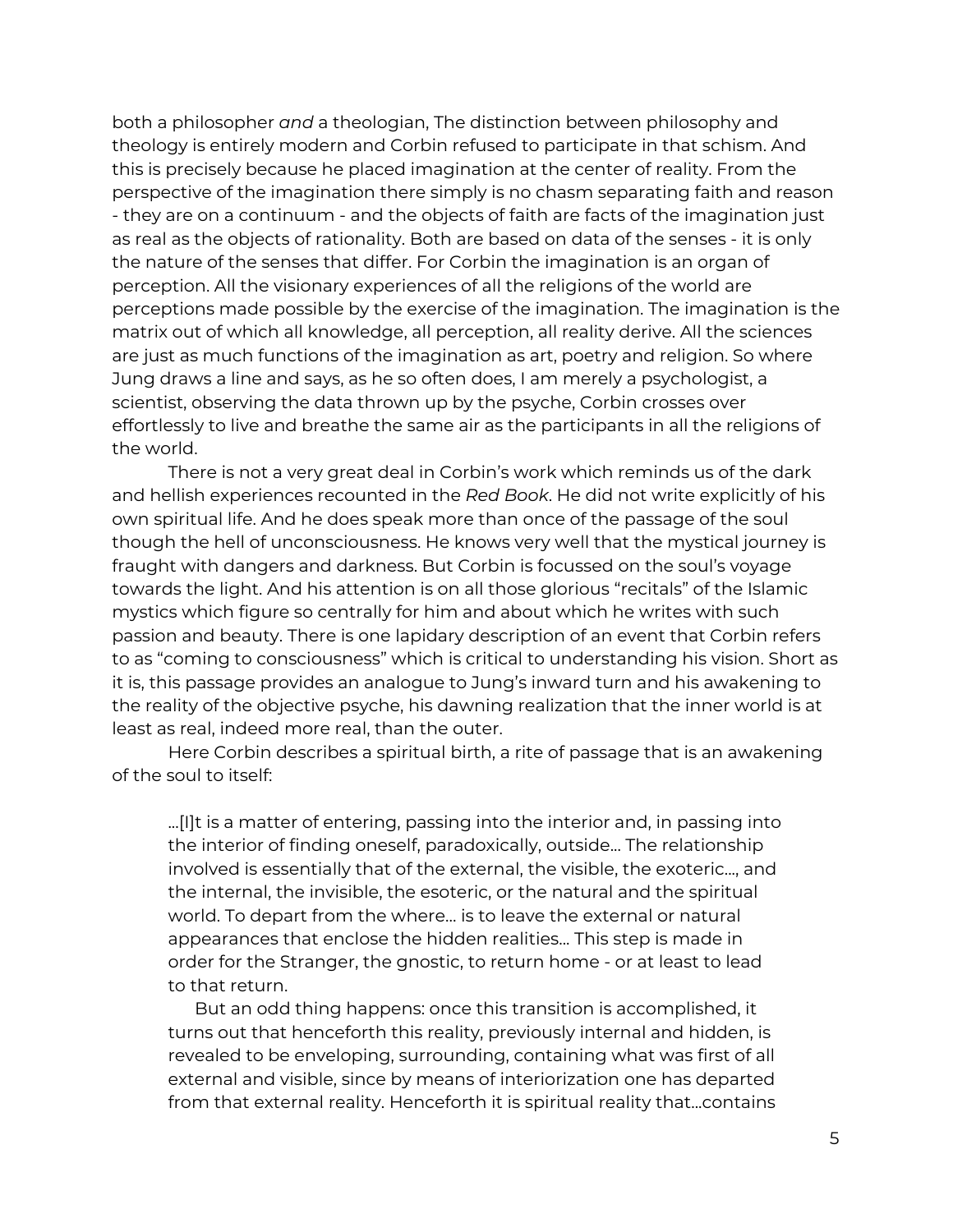the reality called material. 8

It is striking that while Jung's transformation really is a descent into hell, Corbin is always ascending. Much hinges on that difference of course, but the inversion of the world, the turn inward to discover the real world and connect with it, is the same for both. In both cases deep subjectivity reveals itself as a doorway into a wider world. And in both cases, this transformation depends upon the imagination.

And this transformation of psyche into world by means of what Corbin calls "interiorization" can be found elsewhere than in depth psychology and gnostic mysticism. A strikingly similar transformation is championed by ecologist and philosopher David Abram in his argument for a renewed attention to the depths of our sensuous experience. Here too the cure for our disease requires a recognition of the missteps made in that peculiar Western history that gave rise to the inward-turning, isolated self. Abram describes a meditative technique that he found helped reconnect him to the state of being he had achieved among indigenous peoples in southeast Asia. Rather than moving down into unconsciousness or upwards into realms of spirit, Abram is moving consciously and attentively out into the sensuous physical reality of the ecosystems in which we are immersed.

As we become conscious of the unseen depths that surround us, the inwardness or interiority that we have come to associate with the personal psyche begins to be encountered in the world at large: we feel ourselves enveloped, immersed, caught up within the sensuous world. This breathing landscape is no longer just a passive backdrop against which human history unfolds, but a potentized field of intelligence in which our actions participate. As the regime of self reference begins to break down, as we awaken to the air, and to the multiplicitous Others that are implicated, with us, in its generative depths, the shapes around us seem to awaken, to come alive... 9

Though it isn't apparent here, Abram's argument, and more importantly his practice, depend upon the continual, creative imaginative interaction which ties together our flesh and the flesh of the world. Every act of perception, he argues, involves imagination to some degree. Imagination *is* our engagement with the world. So here, in an explicitly biological, ecological context, we find an argument completely in harmony with those of Corbin and Jung.

<sup>&</sup>lt;sup>8</sup> Henry Corbin, "Mundus Imaginalis or the Imaginary and the Imaginal," in *Swedenborg and Esoteric Islam*, West Chester, PA, 1995, 6.

<sup>9</sup> David Abram, *The Spell of the Sensuous: Perception and Language in a More-than-Human World*, New York: Pantheon, 1996, 260.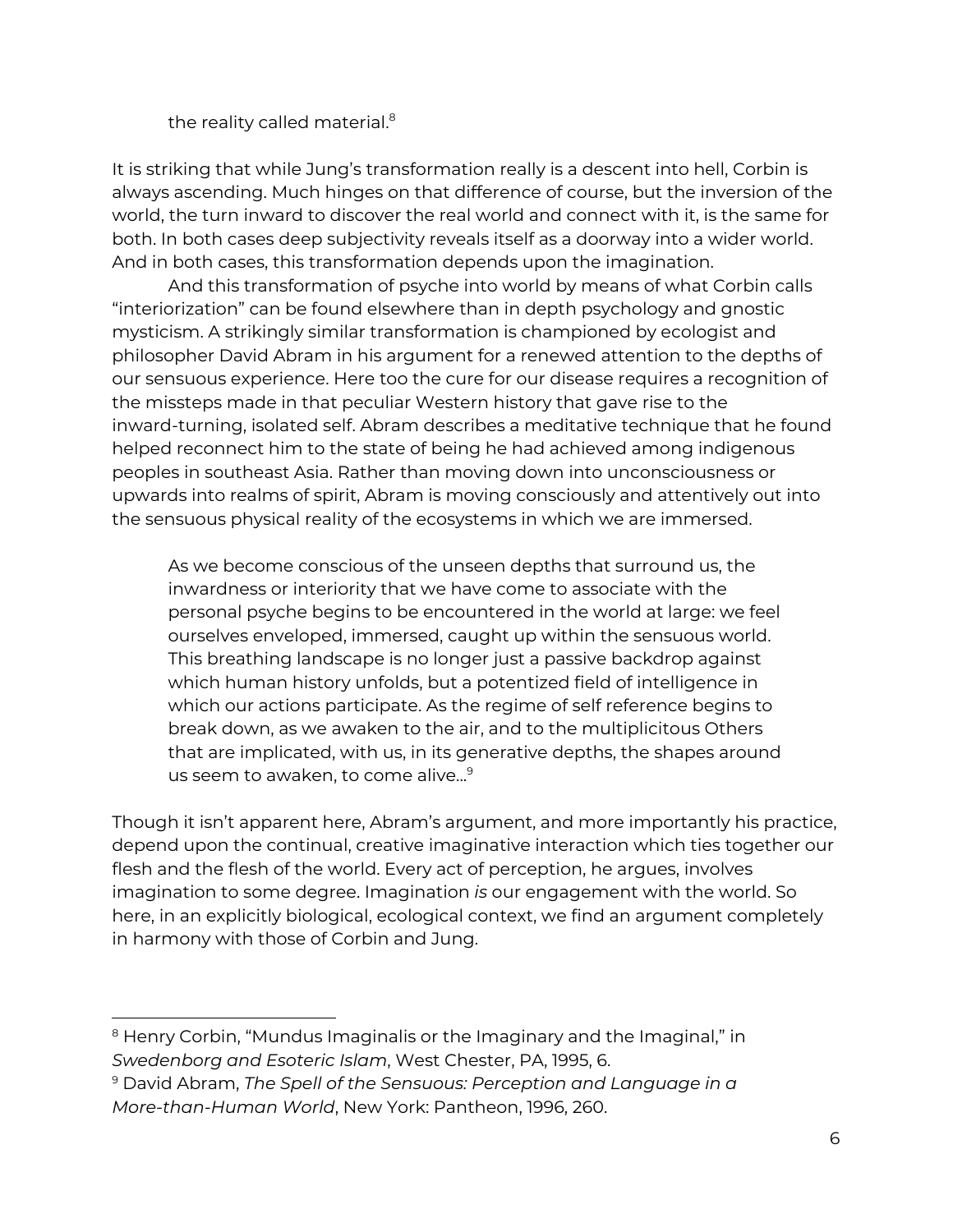#### *James Hillman: The Poetic Basis of Mind*

James Hillman was the most modern, even post-modern, member of our trio. He was from a generation fully at home in the culture of modernity - modern art, modern literature, modern technology. This is decidedly not true of Jung and Corbin, both of whom were in a variety of ways highly conservative from a contemporary point of view. It is worth noting that Jung was born in a small Swiss town in 1875, Corbin in Paris in 1903, and Hillman in Atlantic City, New Jersey in 1926 in one of the hotels owned by his family. Something of the carnival atmosphere of that birthplace characterizes much of his work.

As with both Jung and Corbin, any short summary of Hillman's thought is a distortion. It is not possible to convey the rich complexity and originality of his work. But one central notion increasingly stands out for me as a window on his world. The primary act defining the psychological stance towards reality he championed all his life is what he calls *deliteralization*. The primary distinction is between the literal and the metaphoric. This seemingly "literary" dichotomy applies to everything. Jung tells us that the psyche creates reality everyday, and Hillman begins with this as the fundamental tenet of his psychology. But, as with Corbin's theology, Hillman's stand escapes the bounds of psychology to become a cosmology. To fully grasp the radical nature of his claim we have to make the final jump with him when he says that the literal is itself a mode of imagining. It is not the case that there is the literal world "out there" about which we weave metaphors. It is all imagination - even the most objective of the sciences are modes of imagining.

By placing imagination and metaphor at the center of things, Hillman is always straining at the limits of psychology and turning it towards the imagination as it manifests in art, literature and poetry, taken very seriously indeed, so that the poetic basis of mind becomes a central feature of psychology, and the poetic foundation of the world becomes the central feature of his psychocosmology. In a lecture delivered in Buffalo in 1983 for the Analytical Society of Western New York $^{\text{lo}}$ the poet Robert Duncan said that Hillman's work very nearly breaks into poetry in his alchemical writings. Speaking of "Alchemical Blue and the Unio Mentalis"<sup>11</sup> Duncan said "it seems to me …[this] is the place where I find my goodness, aren't you in trouble, Hillman, because you have entered very close to the poem in what you are doing."<sup>12</sup> Duncan is pointing out the subtle but utterly crucial difference between speaking *about* something and *speaking the thing itself.* Hillman is "in trouble" because reality is breaking into his conceptual scheme, his "psychology." The difference is that between between literary criticism and poetry, between observing and acting, between being in the audience and being the actor, between a

<sup>10</sup> Robert Duncan, "Opening the Dreamway," in *Opening the Dreamway in the Psyche of Robert Duncan*. Woodstock, Conn: Spring Publications, 1996, 1-45. 11 In Hillman, James. *Alchemical Psychology.* Putnam, Conn: Spring Publications, 2010.

<sup>&</sup>lt;sup>12</sup> Duncan, "Opening the Dreamway," 35.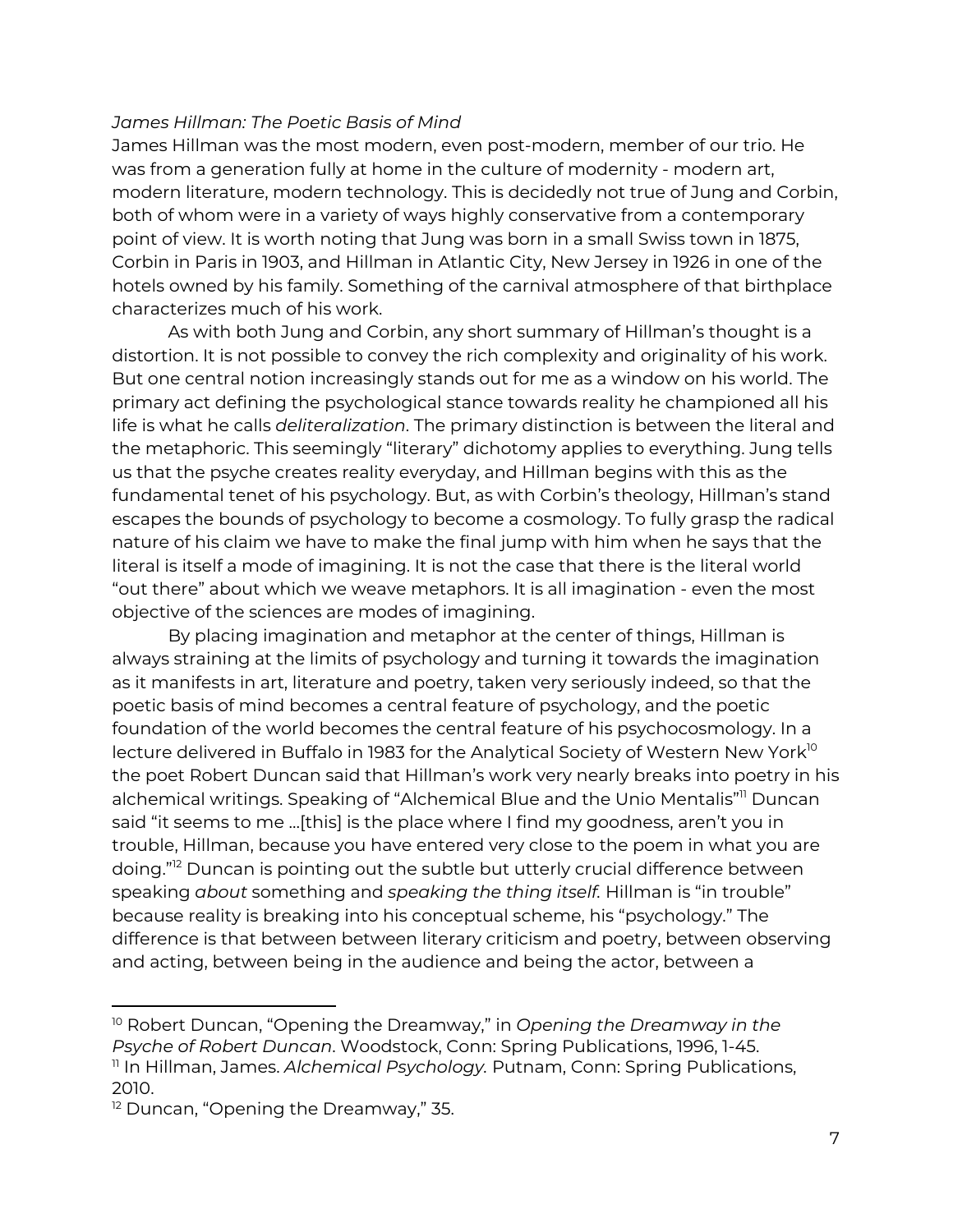psychology based on the poetic basis of mind and the poetry itself. Works of art aspire to *be* something, not to describe or interpret. Hillman's psychology is, at its best, not so much about *understanding* anything - it points us towards a new way of being.

This way of being requires an inward turn that is very like what we have seen already. In his marvelous book on Jung's notion of the *anima*, the archetype of the soul personified as a female figure, Hillman describes deliteralization as the essence of anima consciousness:

Unless we understand the "within" in a radically new way - or classically old way - we go on perpetuating the division between my anima and the world-soul (objective psyche). The more we concentrate her inside and literalize interiority within my person, the more we lose the sense of soul as a psychic reality interiorly within all things. Anima within is not merely within my breast; introjection and internalization do not mean making my head or my skin the vessel inside of which all psychic processes take place. The "within" refers to that attitude given by the anima which perceives psychic life within natural life. Natural life itself becomes the vessel the moment we recognize its having an interior significance, the moment we see that it too bears and carries psyche. Anima makes vessels everywhere, by going within. $^{\text{\tiny{I3}}}$ 

Here again, we are to turn inward, towards the soul, only to discover that we are outside ourselves, freed from subjectivity as inhabitants of a world replete with meaning, with interiority - all of it outside of the ego. Then wonderfully, he gives us a *praxis*:

The means of doing this is fantasy. Phenomena come alive and carry soul through our imaginative fantasies about them. When we have no fantasy about the world, then it is objective, dead… Fantasy is not merely an interior process going on in my head. It is a way of being in the world and giving back soul to the world. $^{\rm 14}$ 

In his great book on William Blake, Northrup Frye expresses the psychological heart of Blake's creative passion. He writes, "The more a man puts all he has into everything he does the more alive he is… [The world] is more real to the man who throws his entire imagination behind his perception..."<sup>15</sup> For both Blake and HIllman

<sup>13</sup> James Hillman, *Anima: An Anatomy of a Personified Notion,* Dallas: Spring Publications, 1985, 81.

<sup>&</sup>lt;sup>14</sup> loc. cit.

<sup>15</sup> Northrup Frye, *Fearful Symmetry: A Study of William Blake.* Princeton, N.J.: Princeton University Press, 1947, 21.